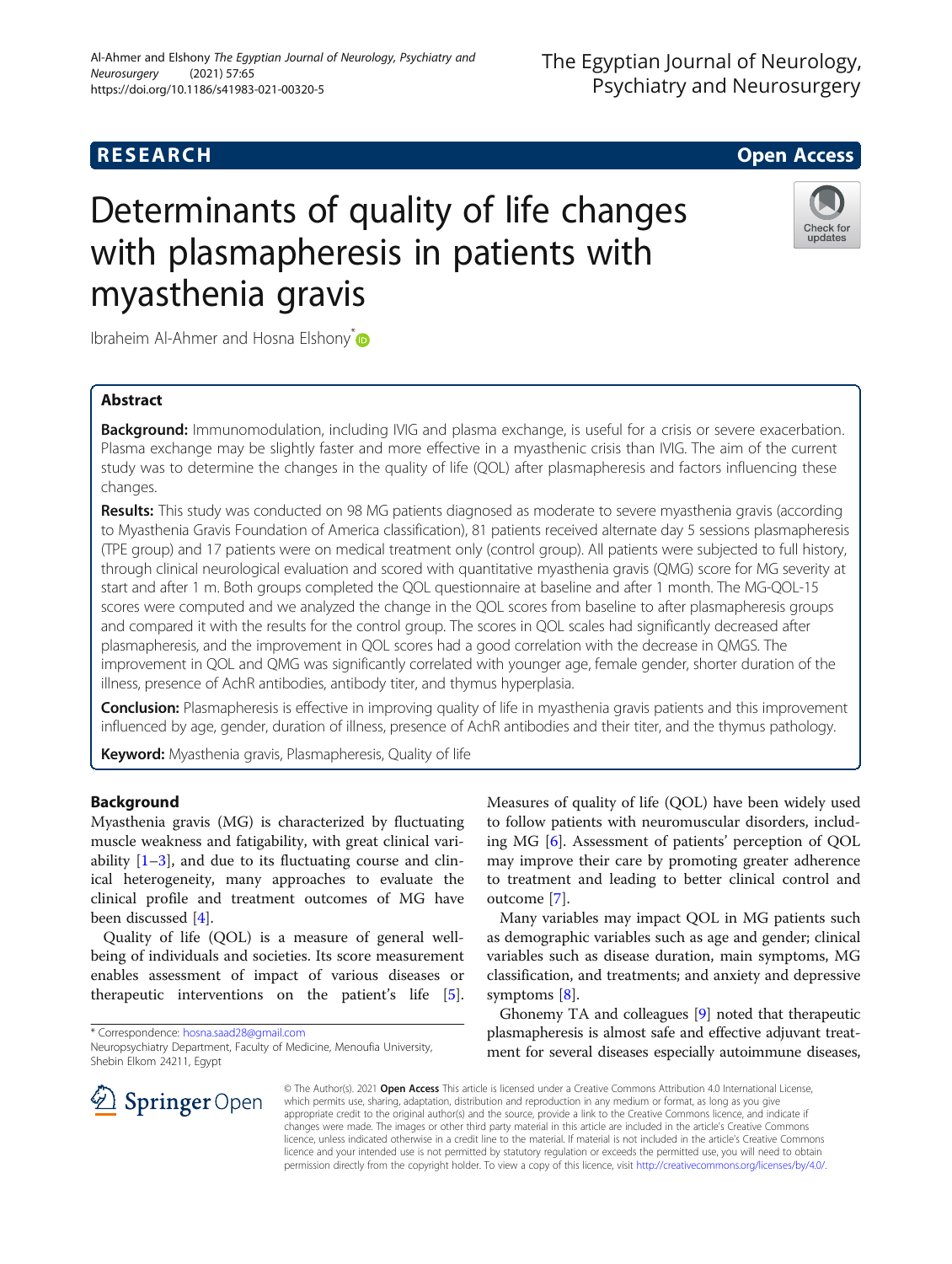like MG. Plasmapheresis achieved immediate improvement of MG symptoms, and, while it made patients attentive to the course of their disease, it also helped them realize that there was a possibility of relief.

In this study, we aim to determine the changes in the quality of life (QOL) after plasmapheresis in MG patients and factors influencing these changes.

### Methods

Between September 2016 and July 2018, 98 MG patients diagnosed as moderate to severe myasthenia gravis, aged from 18 to 60 years old, were recruited from our hospital and outpatient clinic. The local ethics committee approved this study, and all patients signed a written consent form.

The following diagnostic criteria for MG were used: (a) clinical manifestations of myasthenia gravis, (b) positive AChR-ab, (c) positive response to anticholinesterases, and (d) abnormal neurophysiological findings (repetitive nerve stimulation and single-fiber electromyography). MG was diagnosed in patients fulfilling at least two of the four criteria.

Only patients with moderate to severe MG were enrolled (classified according to Myasthenia Gravis Foundation of America classification) [\[10](#page-9-0)] who are conscious, cooperating, and able to fulfill the questionnaire subjects.

Patient with congenital myasthenic syndrome, progressive restricted myopathies, steroid, and inflammatory myopathies, motor neuron disease, multiple sclerosis, variants of Guillain-Barré syndrome (such as Miller-Fisher syndrome), organophosphate toxicity, botulism, black widow spider venom, Eaton-Lambert syndrome, stroke and drug-induced myasthenia-like syndromes: neuromuscular blocking agents, aminoglycosides, penicillamine, antimalarial drugs, colistin, streptomycin, polymyxin B, and tetracycline were excluded from this study. Also, patients with contraindication to plasmapheresis, such as presence of a hemorrhage or surgical bleeding, tumors, acute inflammatory and infectious processes, extreme degree of heart failure, and significant hypotension, were excluded.

All patients were subjected to history taking including duration of their disease, symptoms, disability, and frequency of relapse and severity of their disease, number of crises, therapeutic interventions including thymectomy, use of cholinesterase inhibitors, steroids, and other immunosuppressant, the daily doses of various medications administered, comorbidities, history of other autoimmune diseases, and drug history.

Full neurological examination was done to all patients and repeated after 1 month and their quantitative MG (QMG) scores were calculated. The quantitative MG (QMG) score is used in clinical studies as a measure of

disease severity. The validated scale is clinician administered and comprises 13 items that quantitatively assess the endurance or fatigability of different muscle groups, 27 taking into account the fluctuating nature of the disease. The items are as follows: ptosis, diplopia, orbicularis oculi weakness, swallowing a cup of water, speech, percent predicted forced vital capacity, grip strength (2 items), arm endurance (2 items), leg endurance (2 items), and neck flexion endurance. All items are scored on a scale of 0 to 3, and total scores range from 0 to 39; higher scores indicate greater disease severity. A  $\geq 3$ point difference in the QMG score is considered clinically meaningful and scores of 10–16 and >16 indicate mild and moderate disease, respectively. 35 A change of 3.5 points in the total score is considered a clinically meaningful improvement for patients with MG.

Laboratory work was done including thyroid functions, other autoimmune disorders workup (erythrocyte sedimentation rate (ESR), antinumclear antibodies (ANA), anti-cytoplasmic nuclear antibodies (ANCA) anto RO, anti La, SLE, anticardiolipin antibodies), acetylcholine receptor antibodies (AChR-ab) using the enzyme-linked immunesorbent assay technique. Computed tomography (CT) of the mediastinal region was also performed in all cases to search for thymus hyperplasia or thymoma.

Neurophysiological studies were done using Nemus, Biomedica, Model number 00655, Galileo NT software version 3.71/00, Italy, including repetitive nerve stimulation (RNS), single fiber EMG (SFEMG), and electromyography (EMG).

For RNS, surface electrodes are used, one over the belly of the muscle, the other at a position remote from the muscle. Low frequency stimulation is given by a surface electrode on the corresponding nerve at a rate of 2- 3 Hz. Movements induced by the muscle contraction have to be prevented by convenient fixation. The negative amplitude of the first response is measured together with the relative difference between the fourth (or fifth) and first response. Test was considered abnormal when a "decremental pattern" was observed (decrement >11% of the fifth compound muscle action potential (CMAP) with respect to the first CMAP) of at least one proximal and one distal nerves innervating weak muscles [\[11](#page-9-0)].

Single fiber EMG (SFEMG) done in case RNS gave normal result. A needle electrode with a recording surface of 25 μm in diameter in a side port of the cannula is positioned in the voluntarily activated muscle to record activity from a few adjacent muscle fibers. We generally use the SFEMG reference values published in 1994 by the Ad Hoc Committee of the AAEM Single Fiber Special Interest Group [\[12\]](#page-9-0).

Electromyography (EMG) done on proximal muscles of the limbs (deltoid, biceps brachii, rectus femori) was performed in all cases in order to evaluate myopathy.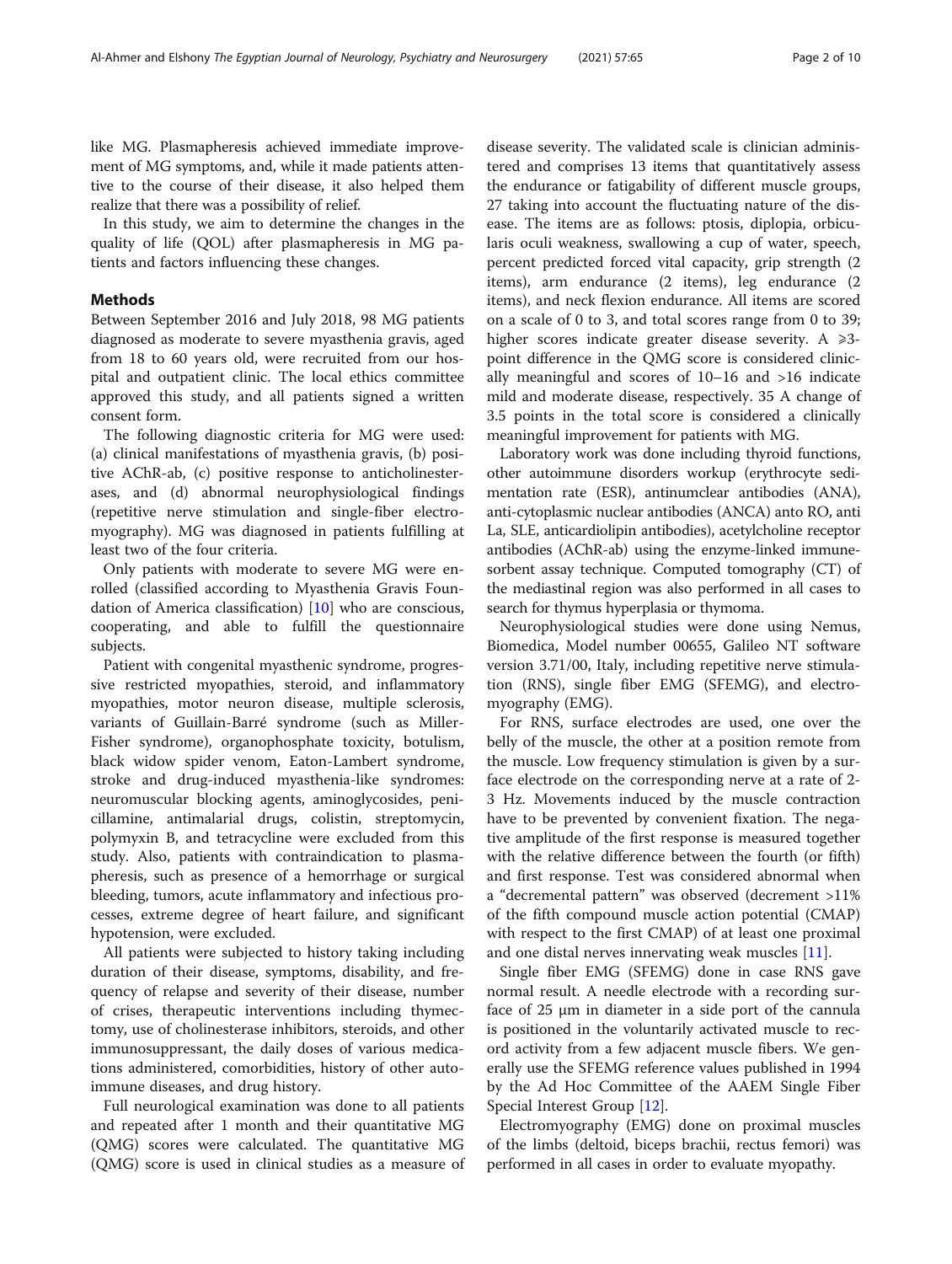Patients with moderate to severe MG were divided into two groups: (1) Patients admitted for a worsening of the disease (83 patients) and received plasmapheresis sets (five plasmapheresis procedures, performed every second day), but in this group, two patients had respiratory failure and died before completing the plasmapheresis sessions so only 81 patients included in the final statistical analysis. (2) Patients not receiving plasmapheresis sets and only on medical treatment, patients included in this group were patients who have a monthly follow-up schedule in outpatient clinics (17 patients).

A comprehensive explanation of both clinical efficacy and adverse effects of plasmapheresis was done to reduce the patients' anxiety for the procedure. Central venous access was performed using a temporary duallumen catheter (Mahukar), with gage depending on patient size. Each patient received up to 5 plasmapheresis procedures.

Membrane filtration types were performed. Fifty milliliters of plasma/kg body weight/session was removed and an equivalent amount of solution containing albumin, 5%; sodium, 145 mEq/L; potassium, 3 mEq/L; calcium, 5 mEq/L; magnesium, 1.9 mEq/L; chloride, 115 mEq/L, and lactate, 35 mEq/L was reinfused. Then 0.5 g of 10% calcium gluconate was added directly to each 500-ml 5% albumin bottle to prevent citrate reactions. A bolus of 7500 IU of heparin/session was used as the anticoagulant. Average duration of each session was 5 h. No serious events were observed.

Quality of life (QoL) was assessed using Myasthenia Gravis Quality Of Life 15 (MG-QOL-15) score with the assistance of neurology doctors. This is a selfadministered disease-specific questionnaire consisting of 15 items. Response to each item was scored on a scale of "0," "1," "2," "3," and "4" representing "not at all," "a little bit," "somewhat," "quite a bit," and "very much," respectively. MG-QOL15 has a maximum score of 60, and there is no pre-specified cutoff for classifying the QOL of MG patients. The higher the MG-QOL15 score, the poorer the QOL  $[13-15]$  $[13-15]$  $[13-15]$ . Test was repeated after 1 month  $(2)$ weeks after finishing plasmapheresis) for the patient group.

The study was carried out in accordance with the Declaration of Helsinki and was approved by the Institute Ethics Committee before its commencement.

Data was collected, revised, coded, and entered to the Statistical Package for Social Science (IBM SPSS) version 23, Armonk, NY: IBM Corp. The quantitative data were presented as mean, standard deviations, and ranges when their distribution found parametric and median with interquartile range (IQR) when their distribution found non-parametric while qualitative data were presented as number and percentages. The comparison between two independent groups with qualitative data was done by using chi-square test. The comparison between two paired groups with quantitative data and parametric distribution was done by using paired  $t$  test while with non-parametric data was done by using Wilcoxon rank test. The comparison between more than two independent groups with quantitative data and parametric distribution was done by using one-way ANOVA while with non-parametric data was done by using Kruskal-Wallis test. Spearman correlation coefficients were used to assess the correlation between two quantitative parameters in the same group.

#### Results

This study included 98 patients diagnosed as moderate to severe myasthenia gravis (according to Myasthenia Gravis Foundation of America classification). These patients were divided into two groups, the first one included patients who had received plasmapheresis as a line of treatment (therapeutic plasma exchange (TPE) group), and the second group included patients who did not receive plasmapheresis and only on medical treatment (control group).

Comparison between the TPE group and the control group regarding demographics, duration of illness, AchR titer, thymectomy and thymus pathology, and other autoimmune diseases illustrated in Table [1](#page-3-0).

In the TPE group, there was significant improvement in disease severity measured by QMG score after plasmapheresis (Table [2,](#page-3-0) Fig. [1\)](#page-4-0). Subsequently, there was a significant improvement in QOL score after 1 month. On the contrary, there was deterioration in the clinical disease severity in the control group with subsequent decline in QOL score (Table [2](#page-3-0), Fig. [1](#page-4-0)).

Regarding correlations between in QMG and Qol scores before and after plasmapheresis, with different demographic, clinical, and laboratory criteria, it was found that age and duration of illness are inversely related to changes in QMG and QOL scores after plasmapheresis but not with their initial score. While female sex, patients with AchR antibodies (Table [3](#page-4-0), Fig. [2](#page-5-0)), elevated AchR antibody titer (Table [4,](#page-5-0) Fig. [2](#page-5-0)), thymus hyperplasia (Table [5\)](#page-6-0) all have significant positive correlation with changes in QMG and QOL after plasmapheresis. Whether thymectomy done or not do not correlate with QOL change after plasmapheresis, however, thymectomy correlates with better improvement in QMG (Table [6\)](#page-6-0). There was no significant correlation between presence of other autoimmune diseases and either QMG or QOL scores or their changes after plasmapheresis except for negative correlation with initial QOL score.

The clinical examination findings were significantly related to the physical aspects of QOL. Mental aspects of the quality of life were not progressively involved as muscle deficit progressed, but even in a mild clinical picture, the mental aspects were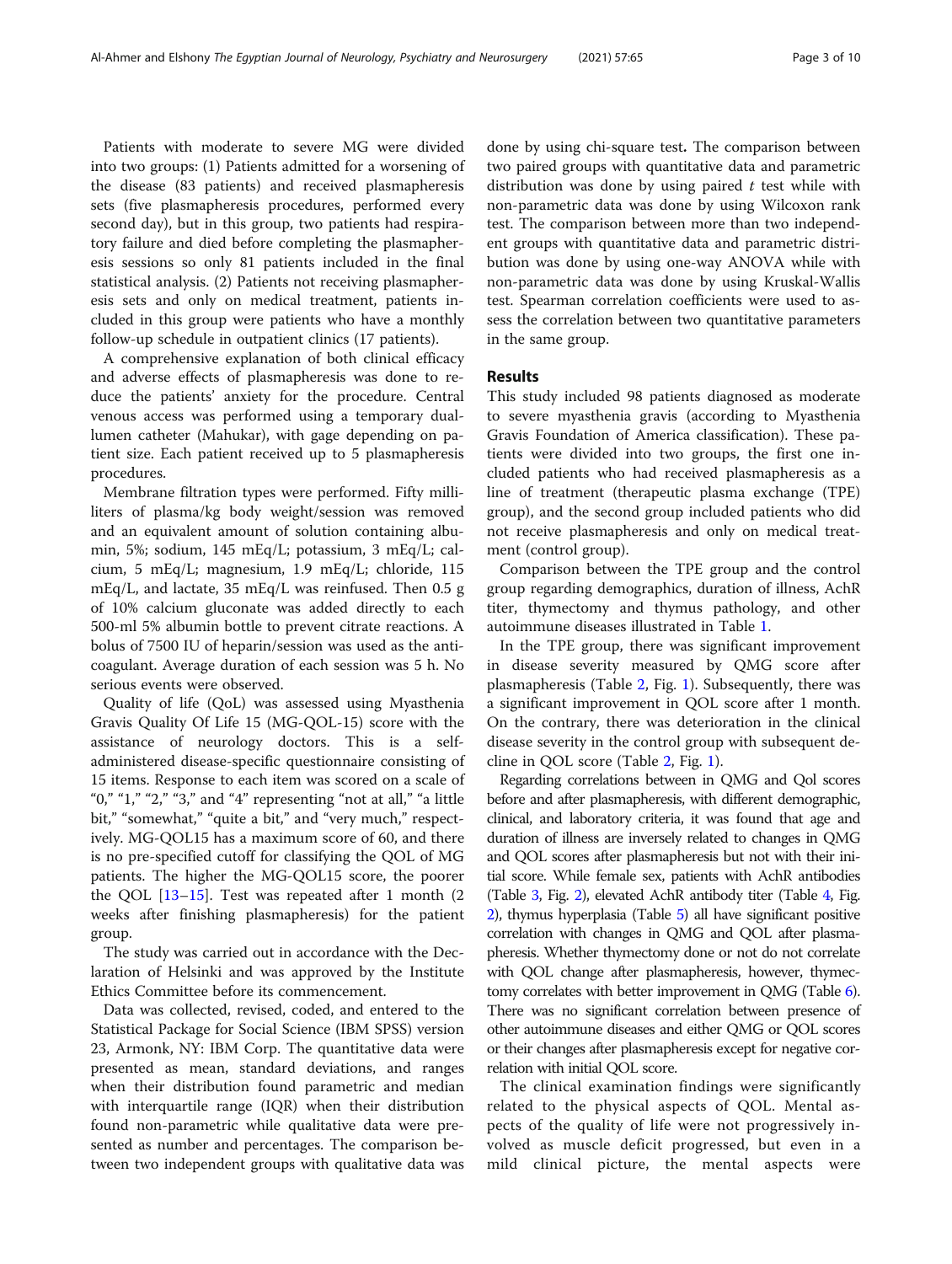|                        |                | Control group     | <b>TPE group</b>  | <b>Test</b>        | P     | Sig       |
|------------------------|----------------|-------------------|-------------------|--------------------|-------|-----------|
|                        |                | $No. = 17$        | $No. = 81$        | value              | value |           |
| Sex                    | Females        | 10 (58.8%)        | 58 (71.6%)        | $1.081^{b}$        | 0.299 | <b>NS</b> |
|                        | Males          | 7(41.2%)          | 23 (28.4%)        |                    |       |           |
| Age                    | Mean $\pm$ SD  | $35.29 \pm 11.65$ | 35.69± 12.46      | $-0.121$           | 0.904 | <b>NS</b> |
|                        | Range          | 18-60             | 18-60             |                    |       |           |
| Duration by month      | Mean $\pm$ SD  | $42.47 \pm 18.19$ | $36.59 \pm 20.18$ | 1.109 <sup>a</sup> | 0.270 | <b>NS</b> |
|                        | Range          | 18-80             | 12-96             |                    |       |           |
| <b>AchR</b> antibodies | Negative       | 3 (17.6%)         | 16 (19.8%)        | 0.040 <sup>b</sup> | 0.842 | <b>NS</b> |
|                        | Positive       | 14 (82.4%)        | 65 (80.2%)        |                    |       |           |
| <b>AchR</b> titer      | Median (IQR)   | $8(6.7-9.2)$      | 13.2 (9.2-19)     | 3.091              | 0.002 | <b>HS</b> |
|                        | Range          | $4.3 - 16.3$      | 4.6-80.6          |                    |       |           |
| Thymectomy             | Negative       | 7(41.2%)          | 29 (35.8%)        | 0.175              | 0.676 | <b>NS</b> |
|                        | Positive       | 10 (58.8%)        | 52 (64.2%)        |                    |       |           |
| Thymus gland           | Normal         | 5 (50.0%)         | 31 (59.6%)        | 2.451              | 0.294 | <b>NS</b> |
|                        | Hyperplasia    | 5 (50.0%)         | 15 (28.8%)        |                    |       |           |
|                        | Thymoma        | $0(0.0\%)$        | 6(11.5%)          |                    |       |           |
| Other autoimmune       | Negative       | 16 (94.1%)        | 73 (90.1%)        | 1.819              | 0.403 | <b>NS</b> |
|                        | Thyrotoxicosis | $0(0.0\%)$        | $6(7.4\%)$        |                    |       |           |
|                        | Systemic lupus | $1(5.9\%)$        | 2(2.5%)           |                    |       |           |

## <span id="page-3-0"></span>Table 1 Comparison between control group and TPE group regarding demographics, clinical, and laboratory criteria

> 0.05 NS, non-significant; < 0.05 S, significant; < 0.01 HS highly significant, TPE therapeutic plasmapheresis, SD standard deviation, AchR acetylcholine receptor  $a$ Independent  $t$  test

Chi-square test

deteriorated. Patient-oriented measures proved that the patient's quality of life was impaired especially with regard to physical aspects with significant improvement in all these aspects after plasmapheresis (Table [7](#page-7-0)).

## Discussion

Plasmapheresis has been widely used in the treatment of MG for many years. As it removes pathogenic antibodies and rapidly relieves the associated symptoms, resulting in short-term improvement of MG [[16](#page-9-0)]. But in spite of

Table 2 Comparison between control group and TPE group regarding QMG and QOL score at initial, after 1 month, and percentage change

|                          |                        | Control group    | TPE group                  | <b>Test</b>           | P      | Sig.      |  |
|--------------------------|------------------------|------------------|----------------------------|-----------------------|--------|-----------|--|
|                          |                        | $No = 17$        | $No = 81$                  | value                 | value  |           |  |
| <b>Initial OMG score</b> | Mean $\pm$ SD<br>Range | $24.12 \pm 2.00$ | $25.64 \pm 3.95$           | $-1.547$ <sup>a</sup> | 0.125  | <b>NS</b> |  |
| OMG score after 1 month  | $Mean + SD$<br>Range   | $21 - 27$        | $18 - 34$                  | 7.818 <sup>a</sup>    | 0.001  | <b>HS</b> |  |
| QMG change               | Median (IQR)<br>Range  | $26.35 \pm 3.20$ | $18.05 \pm 4.12$           | $-6.404b$             | 0.001  | <b>HS</b> |  |
| Initial QOL score        | Mean $\pm$ SD          | $43.06 + 2.66$   | $46.47 + 4.86$             | $-2.797$ <sup>a</sup> | 0.006  | <b>HS</b> |  |
|                          | Range                  | 38-47            | $36 - 57$                  |                       |        |           |  |
| OOL score after 1 month  | Mean $\pm$ SD          | $46.12 \pm 4.31$ | $38.36 \pm 6.69$           | $4.579$ <sup>a</sup>  | 0.0001 | <b>HS</b> |  |
|                          | Range                  | 38-52            | $25 - 54$                  |                       |        |           |  |
| QOL change               | Median (IQR)           | 4.76 (0-13.95)   | $-15.38$ ( $-27.08-9.09$ ) | $-6.091b$             | 0.0001 | <b>HS</b> |  |
|                          | Range                  | $-5 - 23.81$     | $-50-8.16$                 |                       |        |           |  |

NS non-significant, S significant, HS highly significant, TPE therapeutic plasmapheresis, SD standard deviation, QOL quality of life  $^a$ Independent t test

Mann-Whitney test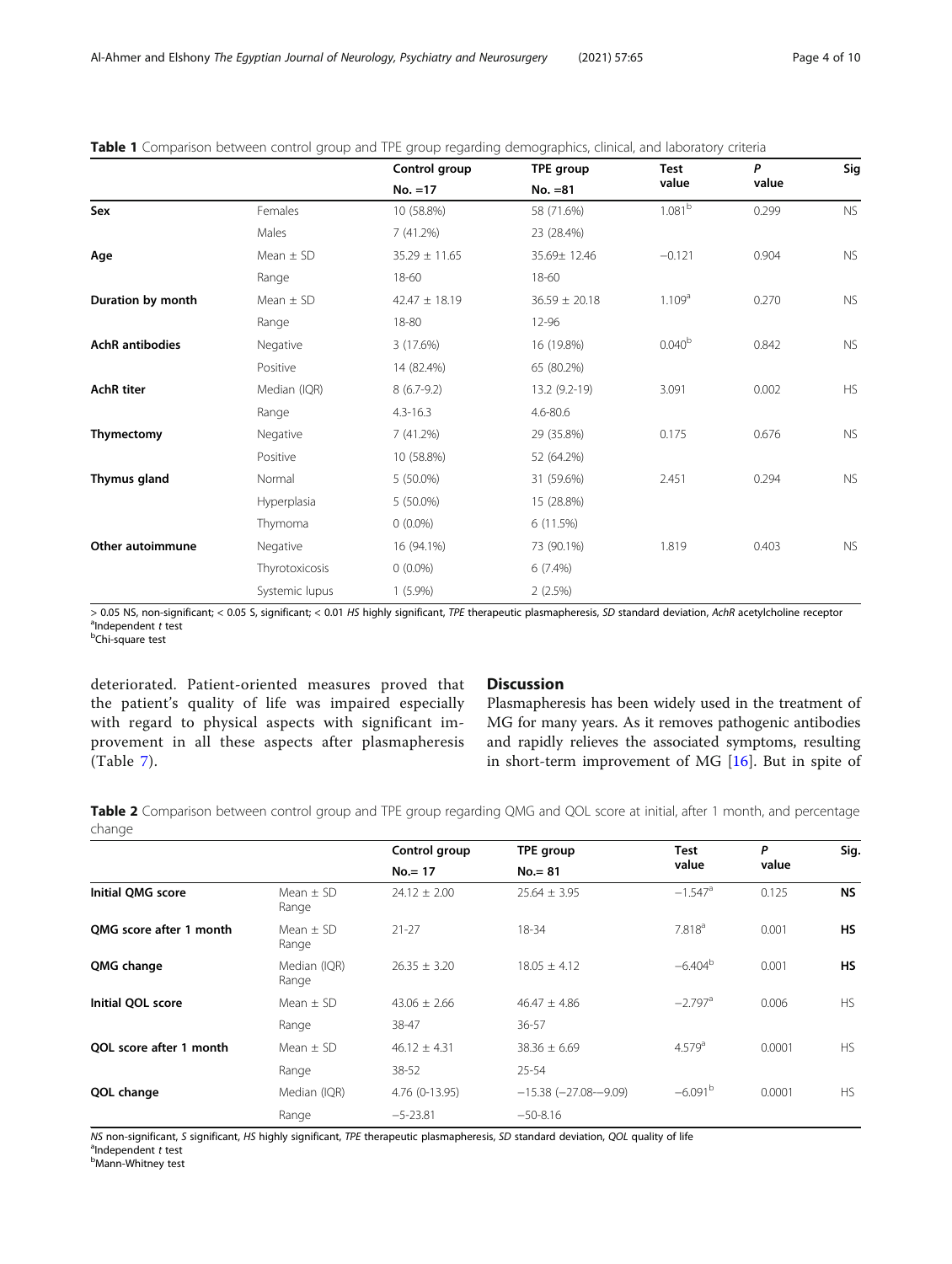<span id="page-4-0"></span>

the increasing availability of this immunomodulatory treatment, little is known about factors predicting response to treatment [[17](#page-9-0)].

In MG patients, there is a high prevalence of psychopathology and it is associated with quality of life [\[18](#page-9-0)]. Anxiety disorder and depression are frequent comorbid conditions in MG, and they can also influence quality of life [\[19](#page-9-0)]. MG symptoms may lead to important restrictions in everyday activities and participation in social life [[20\]](#page-9-0). That is why MG patients often develop a behavioral pattern of advance planning as they have to preserve their muscle strength. Also, they avoid social contacts due to their muscular impairments. All these restrictions in motor activities and social interaction are associated with decreased life satisfaction [\[21](#page-9-0)].

Dahlan R and colleagues [\[22](#page-9-0)] found that plasmapheresis as well as intravenous immunoglobulin have been shown to achieve an improvement in the quality of life of MG patients. Chen YT and colleagues [[23\]](#page-9-0) investigated the effects of improvement in muscle strength

| <b>Table 3</b> Relation between Ach antibodies of the studied patients and QMG and QOL scores |  |
|-----------------------------------------------------------------------------------------------|--|
|-----------------------------------------------------------------------------------------------|--|

|                          |               | <b>AchR</b> antibodies       | <b>Test</b>                   | P                     | Sig.  |           |  |
|--------------------------|---------------|------------------------------|-------------------------------|-----------------------|-------|-----------|--|
|                          |               | <b>Negative</b>              | <b>Positive</b>               | value                 | value |           |  |
| <b>Initial QMG score</b> | Mean $\pm$ SD | $22.31 \pm 3.03$             | $26.46 \pm 3.73$              | $-4.126$ <sup>a</sup> | 0.000 | HS        |  |
|                          | Range         | $18 - 27$                    | 19-34                         |                       |       |           |  |
| OMG score after 1 month  | Mean $\pm$ SD | $18.25 \pm 2.41$             | $18.00 \pm 4.45$              | $0.216^a$             | 0.829 | <b>NS</b> |  |
|                          | Range         | $15 - 22$                    | $11 - 30$                     |                       |       |           |  |
| QMG change               | Median (IQR)  | $-14.86$ ( $-24.08 - 9.81$ ) | $-32 (-42.31 - 20.83)$        | $-3.518^{b}$          | 0.000 | <b>HS</b> |  |
|                          | Range         | $-44.44-0$                   | $-58.06 - 0$                  |                       |       |           |  |
| <b>Test value</b>        |               | 4.676                        | 9.936                         |                       |       |           |  |
| P value                  |               | 0.001                        | 0.001                         |                       |       |           |  |
| Initial QOL score        | Mean $\pm$ SD | $43.25 \pm 3.79$             | $47.26 \pm 4.79$              | $-3.112$ <sup>a</sup> | 0.003 | <b>HS</b> |  |
|                          | Range         | 37-48                        | 36-57                         |                       |       |           |  |
| OOL score after 1 month  | Mean $\pm$ SD | $38.44 \pm 5.27$             | $38.34 \pm 7.03$              | 0.053 <sup>a</sup>    | 0.958 | <b>NS</b> |  |
|                          | Range         | 30-48                        | 25-54                         |                       |       |           |  |
| QOL change               | Median (IQR)  | $-11.66$ ( $-17.79 - 4.79$ ) | $-16.33$ ( $-29.27 - 10.42$ ) | $-2.218^{b}$          | 0.027 | S         |  |
|                          | Range         | $-25 - 4.44$                 | $-50-8.16$                    |                       |       |           |  |
| <b>Test value</b>        |               | 4.839                        | 8.042                         |                       |       |           |  |
| P value                  |               | 0.001                        | 0.001                         |                       |       |           |  |

NS non-significant, S significant, HS highly significant, QOL quality of life, QMG quantitative myasthenia gravis, SD standard deviation, AchR acetylcholine receptors <sup>a</sup>ndependent t test

<sup>a</sup>Independent *t* test<br><sup>b</sup>Mann-Whitney test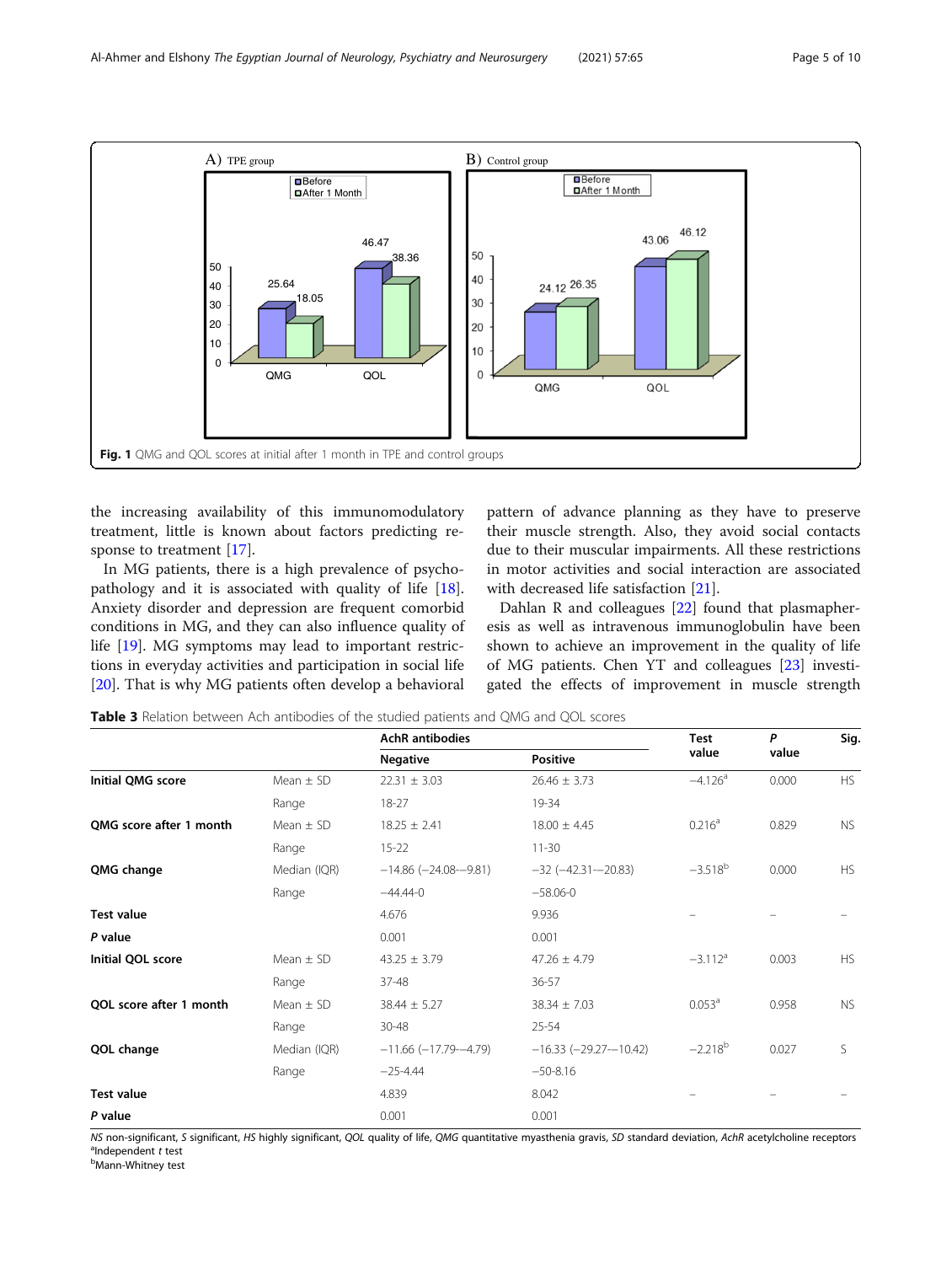<span id="page-5-0"></span> $\mathbf{A}$  $10$  $\overline{0}$  $-10$ QOL change  $-20 -30 -40 -50-$ Negative Positive Ach antibodies  $B)$ 100.00 80.00 60.00 Ach titre 40.00 20.00  $0<sup>0</sup>$  $-60.00$  $-40.00 -20.00 \frac{1}{20}$  $20.00$  $40.00$ QOL change Fig. 2 Correlation between presence of AchR antibodies and antibody titer with QOL scores after plasmapheresis

Table 4 Correlation between AchR antibodies titer of the studied patients and studied scores

|                         | <b>AchR</b> titer |         |           |
|-------------------------|-------------------|---------|-----------|
|                         | r                 | P value | Sig.      |
| Initial OMG score       | $0.371**$         | 0.001   | <b>HS</b> |
| OMG score after 1 month | $-0.155$          | 0.175   | NS.       |
| QMG change              | $-0.306**$        | 0.006   | <b>HS</b> |
| Initial QOL score       | $0.285*$          | 0.012   | ς         |
| OOL score after 1 month | $-0.123$          | 0.285   | <b>NS</b> |
| QOL change              | $-0.262*$         | 0.021   | ς         |

NS non-significant, \*=S significant, \*\*=HS highly significant, QOL quality of life, QMG quantitative myasthenia gravis, SD standard deviation, AchR acetylcholine receptors

with plasmapheresis treatment on both QOL and psychological status of MG patients, and found that MG affects almost all aspects of patients' quality of life (QOL), including daily functioning and anxiety levels.

Usually MG might be more severe in females than in males, as shown by the study of Dong and colleagues where Chinese female patients with MG consistently scored less than males on physical, social, and emotional domains of health-related quality of life HRQoL and identified that the number of comorbidities interacted with gender and could modulate the relationship between gender and HRQoL [[24](#page-9-0)]. Also, in the study done by Twork S and colleagues [[21](#page-9-0)] on German myasthenia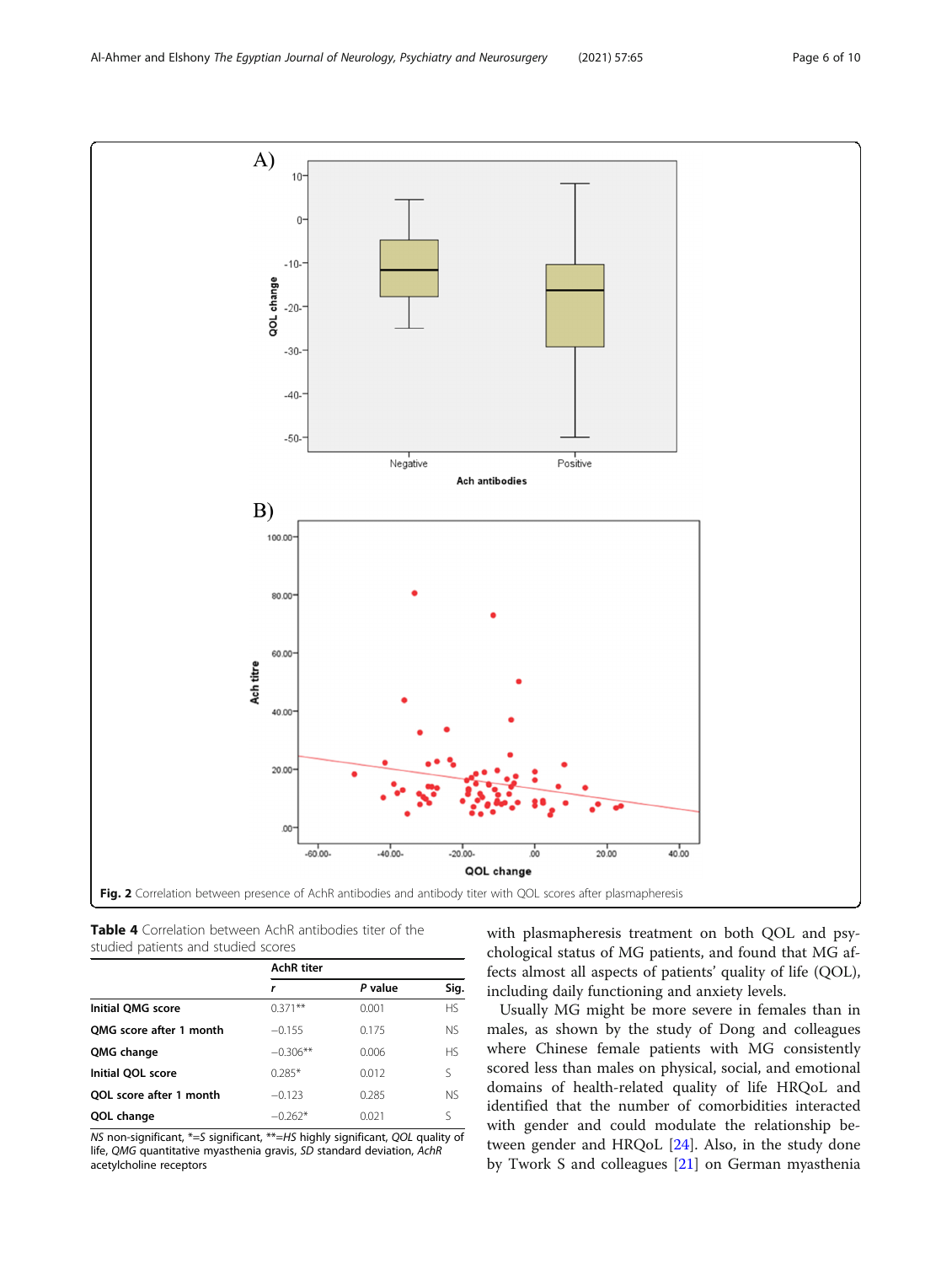## <span id="page-6-0"></span>Table 5 Relation between thymus gland pathology of the studied patients and studied scores

|                         |               | Thymus gland                  |                               |                                 |            |       | Sig.      |
|-------------------------|---------------|-------------------------------|-------------------------------|---------------------------------|------------|-------|-----------|
| Total (52 patients)     |               | Normal<br>(31 patients)       | Hyperplasia<br>(15 patients)  | Thymoma<br>(6 patients)         | value      | value |           |
| Initial QMG score       | Mean $\pm$ SD | $25.10 \pm 3.48$              | $28.87 \pm 2.23$              | $31.50 \pm 1.52$                | $15.770^a$ | 0.001 | HS        |
|                         | Range         | 19-31                         | 24-32                         | 30-34                           |            |       |           |
| QMG score after 1 month | Mean $\pm$ SD | $16.32 \pm 3.50$              | $19.40 \pm 3.50$              | $25.67 \pm 5.47$                | $16.565^a$ | 0.001 | HS.       |
|                         | Range         | $11 - 23$                     | $11 - 24$                     | $15 - 30$                       |            |       |           |
| QMG change              | Median (IQR)  | $-34.62$ ( $-43.48 - 23.81$ ) | $-31.25$ ( $-35.71$ - $-25$ ) | $-15.08$ ( $-19.35$ - $-6.67$ ) | 6.488      | 0.039 | S         |
|                         | Range         | $-58.06 - 13.64$              | $-58.06 - 8.33$               | $-53.13-0$                      |            |       |           |
| <b>Test value</b>       |               | 9.011                         | 3.528                         | 2.403                           |            |       |           |
| P value                 |               | 0.001                         | 0.002                         | 0.061                           |            |       |           |
| Initial QOL score       | Mean $\pm$ SD | $45.71 \pm 3.93$              | $49.93 \pm 4.22$              | $52.83 \pm 2.64$                | $11.676^a$ | 0.001 | HS.       |
|                         | Range         | 39-54                         | 44-57                         | 49-57                           |            |       |           |
| QOL score after 1 month | Mean $\pm$ SD | $35.52 \pm 6.47$              | $41.33 \pm 5.07$              | $48.50 \pm 6.83$                | $13.166^a$ | 0.001 | <b>HS</b> |
|                         | Range         | 25-49                         | 30-48                         | 36-54                           |            |       |           |
| QOL change              | Median (IQR)  | $-20 (-30.23 - 10.64)$        | $-14.58$ ( $-18.87 - 11.11$ ) | $-5.52$ $(-11.54-0)$            | 7.080      | 0.029 | S         |
|                         | Range         | $-50 - -4.76$                 | $-41.51 - 4.44$               | $-33.33 - 8.16$                 |            |       |           |
| <b>Test value</b>       |               | 7.360                         | 2.517                         | 1.415                           |            |       |           |
| P value                 |               | 0.001                         | 0.021                         | 0.216                           |            |       |           |

NS non-significant, <sup>S</sup> significant, HS highly significant, QOL quality of life, QMG quantitative myasthenia gravis, SD standard deviation <sup>a</sup> One-way ANOVA

## Table 6 Relation between thymectomy of the studied patients and studied scores

|                         |               | Thymectomy                       | <b>Test</b>                      | P                     | Sig.  |           |
|-------------------------|---------------|----------------------------------|----------------------------------|-----------------------|-------|-----------|
| Total (81 patients)     |               | <b>Negative</b><br>(29 patients) | <b>Positive</b><br>(52 patients) | value                 |       | value     |
| Initial QMG score       | Mean $\pm$ SD | $23.34 \pm 3.15$                 | $26.92 \pm 3.78$                 | $-4.322$ <sup>a</sup> | 0.001 | HS        |
|                         | Range         | 18-30                            | 19-34                            |                       |       |           |
| OMG score after 1 month | Mean $\pm$ SD | $17.62 \pm 2.65$                 | $18.29 \pm 4.75$                 | $-0.697$ <sup>a</sup> | 0.488 | <b>NS</b> |
|                         | Range         | $12 - 22$                        | $11 - 30$                        |                       |       |           |
| QMG change              | Median (IQR)  | $-19.23$ $(-33.33 - 11.11)$      | $-32.07$ $(-42.21 - 21.13)$      | $-2.660^{\rm b}$      | 0.008 | <b>HS</b> |
|                         | Range         | $-55.56 - 0$                     | $-58.06 - 0$                     |                       |       |           |
| <b>Test value</b>       |               | 5.888                            | 9.011                            |                       |       |           |
| P value                 |               | 0.001                            | 0.001                            |                       |       |           |
| Initial QOL score       | Mean $\pm$ SD | $44.17 \pm 4.44$                 | $47.75 \pm 4.65$                 | $-3.374$ <sup>a</sup> | 0.001 | <b>HS</b> |
|                         | Range         | $36 - 53$                        | 39-57                            |                       |       |           |
| QOL score after 1 month | Mean $\pm$ SD | $37.76 \pm 5.05$                 | $38.69 \pm 7.47$                 | $-0.600$ <sup>a</sup> | 0.550 | <b>NS</b> |
|                         | Range         | $30 - 48$                        | $25 - 54$                        |                       |       |           |
| QOL change              | Median (IQR)  | $-12.5$ ( $-20.93 - 8.33$ )      | $-17.21 (-29.41 - 10.42)$        | $-1.734^{b}$          | 0.083 | <b>NS</b> |
|                         | Range         | $-35.29 - 4.44$                  | $-50 - 8.16$                     |                       |       |           |
| <b>Test value</b>       |               | 5.150                            | 7.360                            |                       |       |           |
| P value                 |               | 0.001                            | 0.001                            |                       |       |           |

NS non-significant, S significant, HS highly significant, QOL quality of life, QMG quantitative myasthenia gravis, SD standard deviation  $a_{\text{l}}$ <sup>a</sup>Independent *t* test<br><sup>b</sup>Mann-Whitney test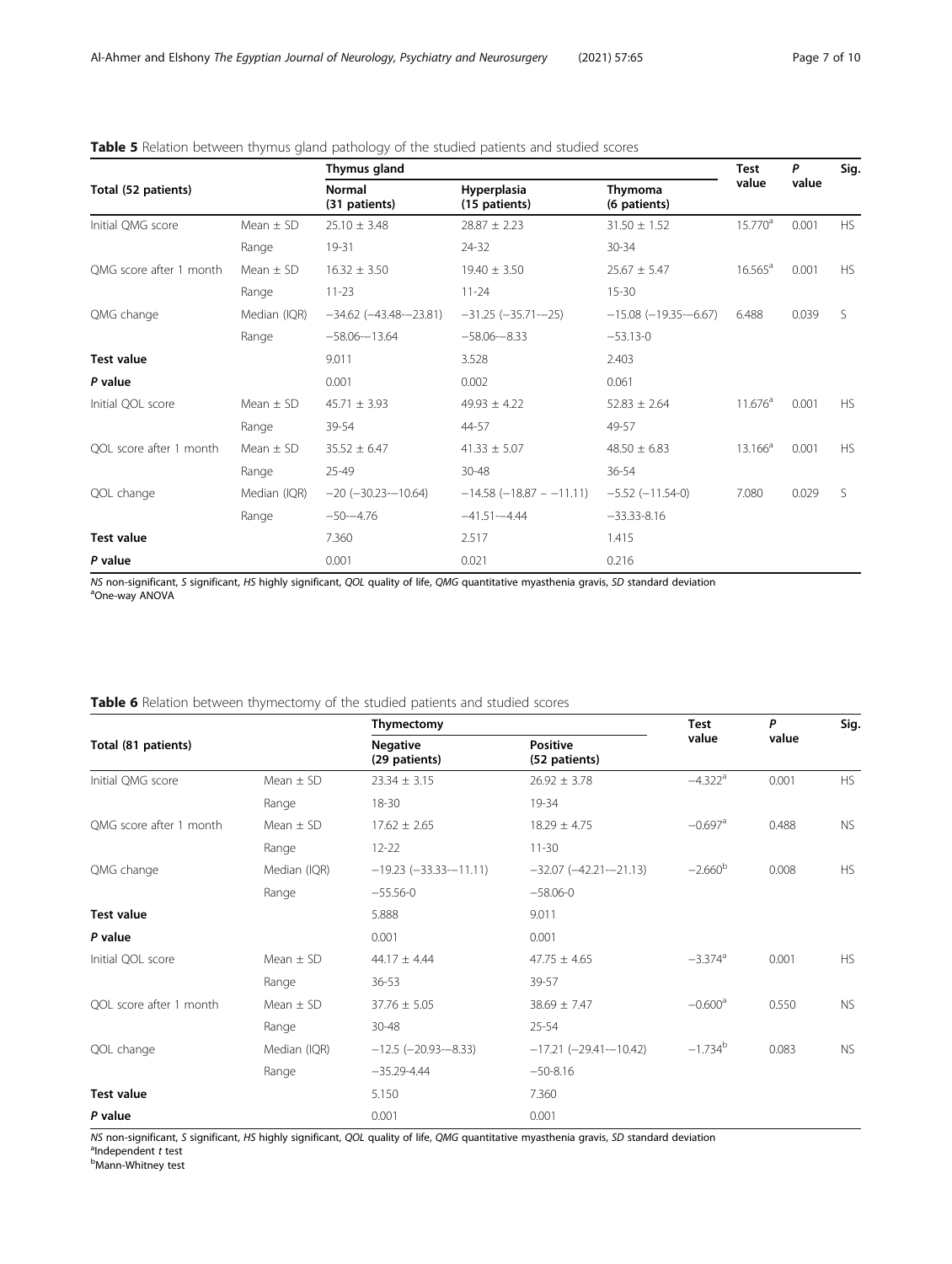| Group | ${\sf N}$                                          | Mean    | Std. deviation | Std. error mean | t     | Sig. (2-tailed) |
|-------|----------------------------------------------------|---------|----------------|-----------------|-------|-----------------|
| Pre   | 81                                                 | 3.3210  | 0.54376        | 0.06042         | 3.801 | 0.0001          |
| Post  | 81                                                 | 2.9753  | 0.61187        | 0.06799         |       |                 |
| Pre   | 81                                                 | 3.4321  | 0.56873        | 0.06319         | 8.100 | 0.0001          |
| Post  | 81                                                 | 2.5556  | 0.79057        | 0.08784         |       |                 |
| Pre   | 81                                                 | 3.5062  | 0.57279        | 0.06364         | 8.910 | 0.0001          |
| Post  | 81                                                 | 2.5802  | 0.73933        | 0.08215         |       |                 |
| Pre   | 81                                                 | 3.0494  | 0.54546        | 0.06061         | 4.655 | 0.0001          |
| Post  | 81                                                 | 2.6296  | 0.60093        | 0.06677         |       |                 |
| Pre   | 81                                                 | 3.1728  | 0.60807        | 0.06756         | 4.564 | 0.0001          |
| Post  | 81                                                 | 2.7037  | 0.69722        | 0.07747         |       |                 |
| Pre   | 81                                                 | 3.0864  | 0.63635        | 0.07071         | 4.854 | 0.0001          |
| Post  | 81                                                 | 2.6049  | 0.62608        | 0.06956         |       |                 |
| Pre   | 81                                                 | 2.8765  | 0.53345        | 0.05927         | 4.036 | 0.0001          |
| Post  | 81                                                 | 2.5185  | 0.59395        | 0.06599         |       |                 |
| Pre   | 81                                                 | 3.3951  | 0.66481        | 0.07387         | 3.753 | 0.0001          |
| Post  | 81                                                 | 2.9877  | 0.71578        | 0.07953         |       |                 |
| Pre   | 81                                                 | 3.2840  | 0.59654        | 0.06628         | 8.472 | 0.0001          |
| Post  | 81                                                 | 2.3704  | 0.76558        | 0.08506         |       |                 |
| Pre   | 81                                                 | 3.0247  | 0.54716        | 0.06080         | 8.636 | 0.0001          |
| Post  | 81                                                 | 2.2222  | 0.63246        | 0.07027         |       |                 |
| Pre   | 81                                                 | 3.3951  | 0.49191        | 0.05466         | 4.453 | 0.0001          |
| Post  | 81                                                 | 2.8776. | 0.52054        | 0.06544         |       |                 |
| Pre   | 81                                                 | 2.7654  | 0.55389        | 0.06154         | 8.837 | 0.0001          |
| Post  | 81                                                 | 1.9630  | 0.60093        | 0.06677         |       |                 |
| Pre   | 81                                                 | 2.9753  | 0.44652        | 0.04961         | 6.323 | 0.0001          |
| Post  | 81                                                 | 2.4321  | 0.63123        | 0.07014         |       |                 |
| Pre   | 81                                                 | 3.0247  | 0.47369        | 0.05263         | 2.666 | 0.008           |
| Post  | 81                                                 | 2.8148  | 0.52705        | 0.05856         |       |                 |
| Pre   | 81                                                 | 2.1728  | 0.54291        | 0.06032         | 3.504 | 0.001           |
| Post  | 81                                                 | 1.8765  | 0.53345        | 0.05927         |       |                 |
|       | Have trouble performing my personal grooming needs |         |                |                 |       |                 |

<span id="page-7-0"></span>

MG myasthenia gravis

gravis patients, they revealed that male and female differed significantly in physical functioning, vitality, and mental health; the values for these three categories were lower among women, as changes in QOL scores not depending only on physical changes but also on mental and psychosocial changes. This could be possibly because MG symptoms can be affected by menses, pregnancy, and postpartum changes in hormone, sex-related differences in drug pharmacokinetics and pharmacodynamics attributed to differences in body composition and physiology, and insufficient treatment with the relatively low dosage of drugs [[25,](#page-9-0) [26\]](#page-9-0).

Also, in our study, the initial QOL score in females was worse than males, although improvement in QOL scores after TPE was significantly relatively better in females.

Regarding age, Jeong and colleagues [\[27\]](#page-9-0) stated that age was a significant factor for the patient's physical QOL with older persons with MG experienced lower physical QOL. Also, we found that younger age is correlated with better outcome in QOL after plasma exchange.

In a study done by Basta IZ and colleagues [\[7\]](#page-9-0) for assessment of QOL in patients with myasthenia gravis in Belgrade (Serbia), there was no correlation between the duration of MG and QOL scores. Also, in our study, the duration of the disease had no significant correlation with the initial QOL scores, but it was found that patients with shorter duration of the disease have high significant improvement in QOL score after plasmapheresis. This may be due to rapid physical improvement and patients regaining their usual daily activities all give them improvement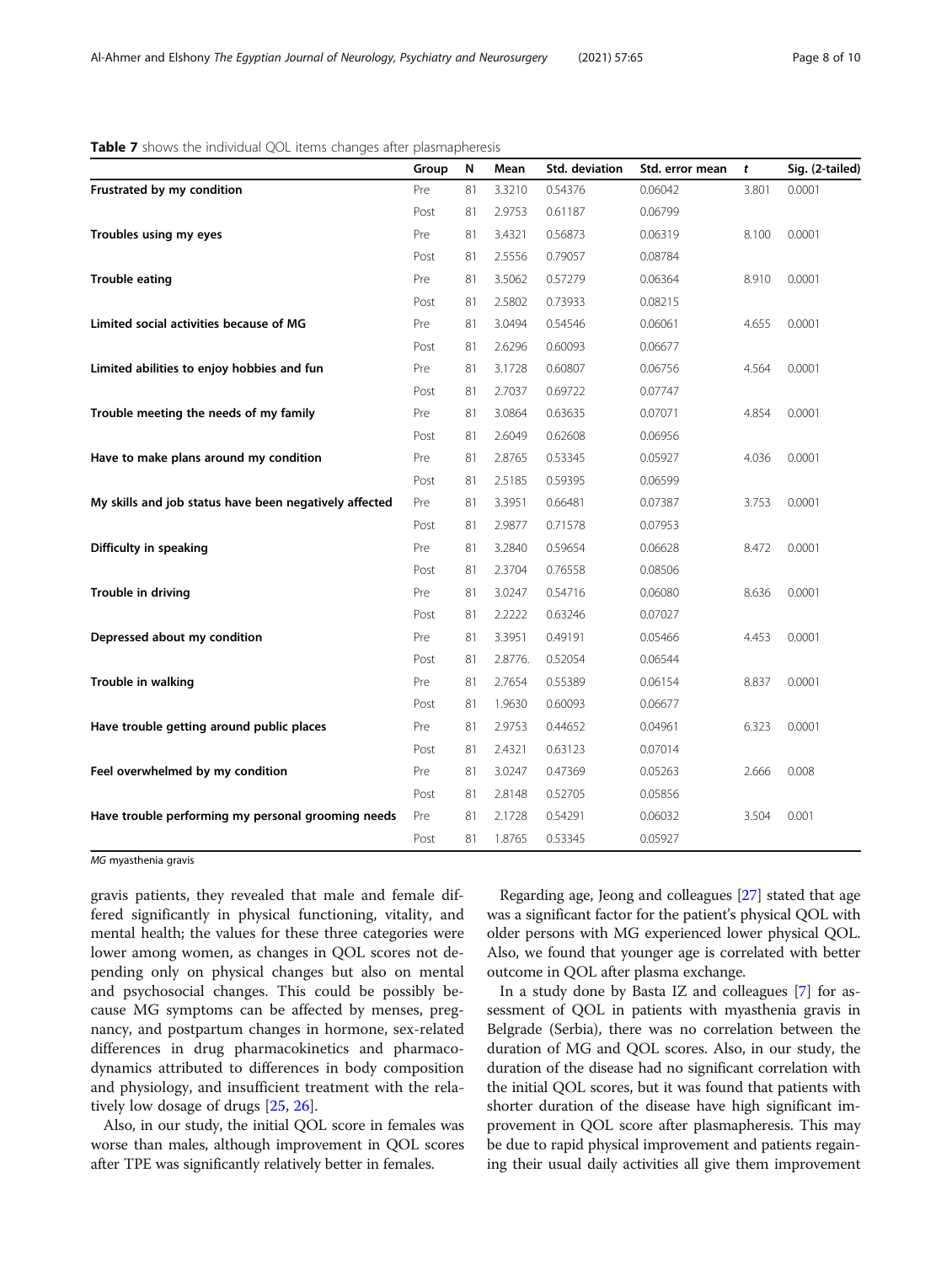<span id="page-8-0"></span>in social and psychological parameters of quality of life. However, in a study by Szczudlik and colleagues, lateonset MG patients had worse QoL than early onset MG in physical score domain PCS [[28](#page-9-0)].

In our tested group, we found that patients who have AchR antibodies had significantly higher initial QOL scores and significant improvement in QOL scores after plasmapheresis, than AchR antibodies negative patients. Which is relatively similar to study by Guptill JT and colleagues who stated that improvement after plasmapheresis is related to maximum decrease in all immunoglobulins, including AchR-abs, which achieved on the final day of the plasmapheresis course (approximately 60–70% reduction) [[29](#page-9-0)]. This also comes in agreement with the study by Alemam and colleagues who reported that both sero-positive and sero-negative groups responded to TPE but the seropositive group had a better response [\[30](#page-9-0)]. Considering the AchR antibodies titer, we also found that the initial QOL scores are highly correlated with the elevation of the titer and also correlated with QOL score improvement.

However, in a study by Raja and colleagues, there was poor correlation between between AChR antibody titer and MG-composite score at baseline  $(R^2 = 0.022)$  and at 2 weeks post-TPE ( $R^2$  = 0.093) and between AChR antibody titer and MG-ADL at baseline ( $R^2$  < 0.0001) and at 2 weeks post-TPE ( $\mathbb{R}^2$  = 0.198) [[31\]](#page-9-0).

In our study, 64% of patients in the tested group had thymectomy operation (52 patients), with significantly higher initial QMG and QOL scores compared with the non-thymectomy patients, and also showed significant improvement in QMG in patients with thymectomy compared with non-thymectomy patients. But with no significant changes after plasmapheresis in QOL scores in both thymectomy and non-thymectomy patients. And regarding patient quality of life, patients with thymoma were found to have significantly poor initial QOL score and markedly less liable to show significant improvement in QOL score after plasmapheresis on contrary to patients with thymus hyperplasia who show more improvement in QOL after plasmapheresis.

In a recent study by Zheng Y and colleagues [\[32](#page-9-0)]. Thymic abnormality plays a key role in the pathogenesis of MG, and 50–60% of MG patients have concomitant thymic hyperplasia and 10–20% have thymoma, and in 2010, Kulkantrakorn K and colleagues [[33](#page-9-0)] noted that thymectomy did not have an impact on QOL in all patient disease severity groups. But in 2012, Basta IZ and colleagues [[7\]](#page-9-0) noted that the comparison of QOL scores in thymectomized and non-thymectomized patients showed no significant differences. Also, Mourão AM and colleagues [[8](#page-9-0)] searched the determinants of quality of life in Brazilian patients with myasthenia gravis, and found that there was no difference in QOL between thymectomized and non-thymectomized patients.

## Conclusion

Plasmapheresis can significantly improve the quality of life of patients with moderate to severe myasthenia gravis and this effect can be modulated by many factors. Younger age, female gender, shorter duration of illness, presence of AchR antibodies, high antibody titer, and patients with thymus hyperplasia, all correlate with better improvement in QMG and QOL after plasmapheresis. Whether more studies should be done to confirm these determinants and explore more clinical, laboratory, and electrophysiological factors are able to guide patient selection for plasmapheresis.

#### Abbreviations

MG: Myasthenia gravis; QOL: Quality of life; QMGS: Quantitative myasthenia gravis score; RNS: Repetitive nerve stimulation; CMAP: Compound muscle action potential; SFEMG: Single-fiber electromyography; AChRab: Acetylcholine receptors antibodies; HRQoL: Health-related quality of life

#### Acknowledgements

Hany Taher, Department of Neuropsychiatry, Nasser Institute for Research Hospital, Cario, Egypt, for sharing in data collection.

#### Authors' contributions

I. A.: Study design, literature review, data acquisition, manuscript preparation. H. E.: Literature search, data acquisition and analysis, manuscript preparation and editing. The authors read and approved the final manuscript.

#### Funding

This work has not received any governmental or non-governmental funds.

#### Availability of data and materials

The datasets used and analyzed during the current study are available from the corresponding author on reasonable request.

#### **Declarations**

#### Ethics approval and consent to participate

The study was approved by the ethics committee of Menoufia University, August 2016. Committee's reference number is not applicable. Written informed consent was obtained from all patients.

#### Consent for publication

Not applicable

#### Competing interests

The authors declare that they have no competing interests.

Received: 1 February 2021 Accepted: 9 May 2021 Published online: 25 May 2021

#### References

- 1. Kalb B, Matell G, Pirskanen R, Lambe M. Epidemiology of myasthenia gravis: a population-based study in Stockholm, Sweden. Neuroepidemiology. 2002; 21(5):221–5. <https://doi.org/10.1159/000065639>.
- 2. Alshekhlee A, Miles JD, Katirji B, Preston DC, Kaminski HJ. Incidence and mortality rates of myasthenia gravis and myasthenic crisis in US hospitals. Neurology. 2009;72(18):1548–54. [https://doi.org/10.1212/WNL.0b013e31](https://doi.org/10.1212/WNL.0b013e3181a41211) [81a41211.](https://doi.org/10.1212/WNL.0b013e3181a41211)
- 3. Carr AS, Cardwell CR, McCarron PO, McConville J. A systematic review of population based epidemiological studies in myasthenia gravis. BMC Neurol. 2010;10(1):46. [https://doi.org/10.1186/1471-2377-10-46.](https://doi.org/10.1186/1471-2377-10-46)
- 4. Benatar M, Sanders DB, Burns TM, Cutter GR, Guptill JT, Baggi F, et al. Task force on MG study design of the Medical Scientific Advisory Board of the Myasthenia Gravis Foundation of America. Recommendations for myasthenia gravis clinical trials. Muscle Nerve. 2012;45(6):909–17. [https://doi.](https://doi.org/10.1002/mus.23330) [org/10.1002/mus.23330](https://doi.org/10.1002/mus.23330).